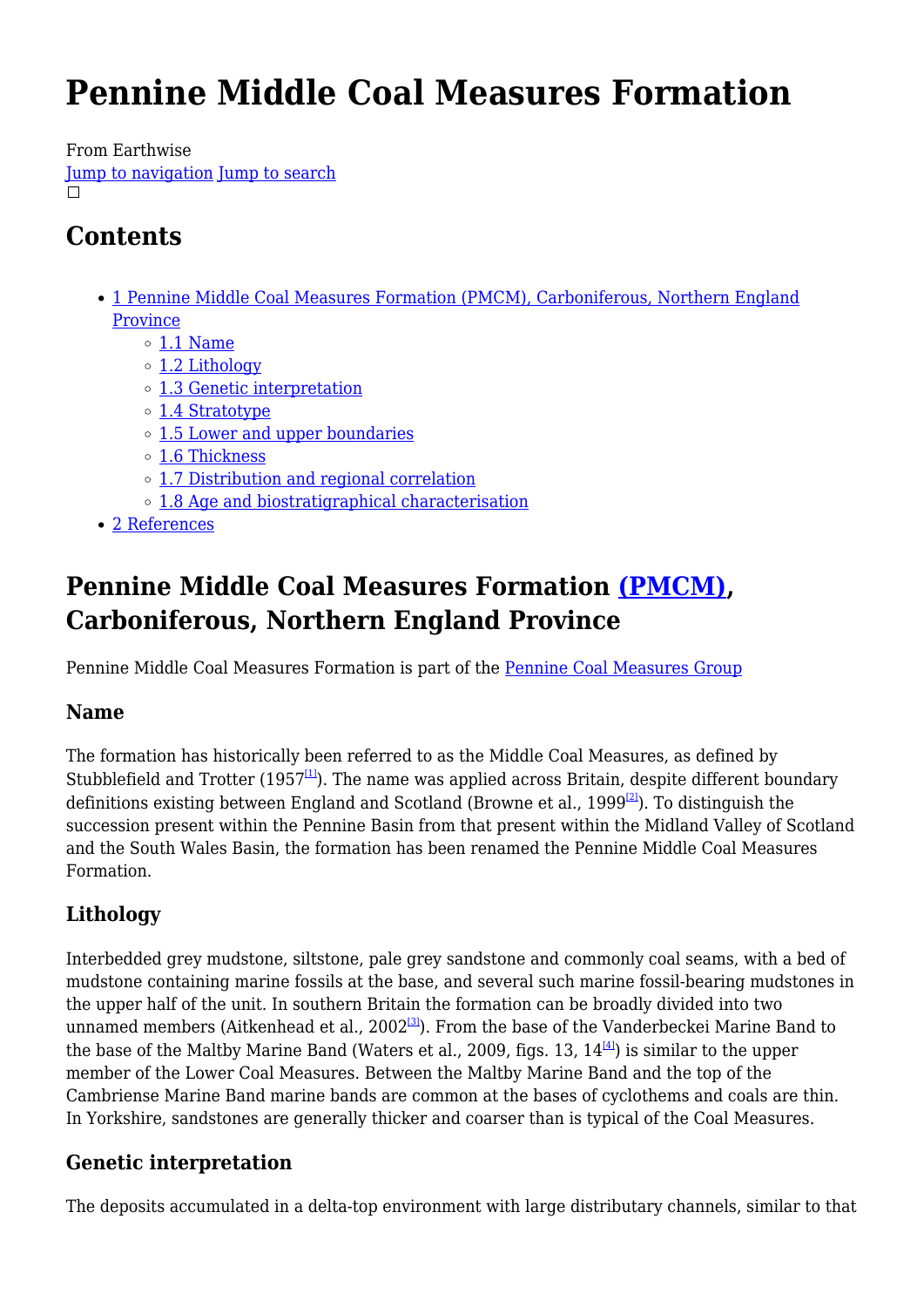described for the Pennine Lower Coal Measures Formation (see Section.6.10.1). Some of the cycles commence with laterally widespread marine bands that probably result from sea level rises. The lower part of the formation includes sandstones with a provenance from the west, representing a continuation from the upper part of the Pennine Lower Coal Measures (Hallsworth and Chisholm,  $2000^{5}$ ; Chisholm and Hallsworth,  $2005^{6}$ . The upper part of the formation displays a return to derivation from the north as well as the start of a new influx, this time from the east and south-east (Hallsworth and Chisholm,  $2000^{5}$ ; Chisholm and Hallsworth,  $2005^{6}$ ).

## **Stratotype**

The type area is the Potteries (North Staffordshire) Coalfield, Stoke-on-Trent (SJ 50 90), where there are numerous borehole and shaft sections, but few exposures (Waters et al., 2009, fig.  $13^{\text{H}}$ ). Reference sections include: the basal Vanderbeckei Marine Band at Miry Wood, Apedale (SJ 8118) 4940), which is to be designated a RIGS site (Rees and Wilson,  $1998^{[7]}$  $1998^{[7]}$  $1998^{[7]}$ ); the upper part of the formation, from below the Rowhurst Coal to the top of the Cambriense Marine Band, from 325.5 to 200.3 m depth, in the No. 4 underground borehole (BGS Registration Number SJ84NW/30) (SJ 8392 4850) at Holditch Colliery, Stoke-on-Trent (Rees and Wilson, 1998<sup>[\[7\]](#page--1-0)</sup>); the top part of the formation, from about 162 m depth at the top of the Cambriense Marine Band to the bottom of the borehole at 183.3 m depth in the No. 1 underground borehole (BGS Registration Number SJ85SW/19) (SJ 8396 5029) at Parkhouse Colliery, Stoke-on-Trent (Rees and Wilson, 1998<sup>[\[7\]](#page--1-0)</sup>); and the base and lower part of the formation, in the Hesketh Back Cut, Chatterley Whitfield Colliery from 318.5 m to the top of the constructed stratigraphical section (V5 British Coal, G7 BGS log) (SJ 884 533) (Rees and Wilson, 1998 $\frac{[7]}{[7]}$  $\frac{[7]}{[7]}$  $\frac{[7]}{[7]}$ ). The base and lower part also has a reference section at Duckmanton, north Derbyshire (SK) 4237 7040), which is the basal Stratotype section for the Duckmantian Stage, and includes 50 m thickness of Pennine Middle Coal Measures above 75 m of Pennine Lower Coal Measures (Owens et al.,  $1985^{\text{B}}$ ).

### **Lower and upper boundaries**

The base of the formation, as defined by Stubblefield and Trotter (1957 $\frac{1}{1}$ ), is taken at the base of the dark grey, fissile mudstone of the Vanderbeckei Marine Band (VDMB), with an eponymous fauna and/or other marine fossils.

The top of the formation, as defined by Stubblefield and Trotter (1957 $\frac{1}{1}$ ), is taken at the top of the dark grey, fissile mudstone of the Cambriense Marine Band (CAMB), with an eponymous fauna and/or other marine fossils. This definition is extended to the Scottish Solway area (Figure 6, Column 7; Figure 10, Column 3), which formerly used the top of the Aegiranum (Skelton) Marine Band (AGMB) to define the top of the formation.

### **Thickness**

Up to 600 m thick across the North Staffordshire Coalfield; about 650 m thick in Lancashire; 200 m thick in north-west England, and 200–270 m thick around Canonbie.

## **Distribution and regional correlation**

Central and northern England, North Wales. The formation broadly equates with the Scottish Middle Coal Measures and South Wales Middle Coal Measures formations, although in the Midland Valley of Scotland the definition of the top differs from that of the Pennine Basin. This reflects the absence of the Cambriense Marine Band within the Midland Valley of Scotland.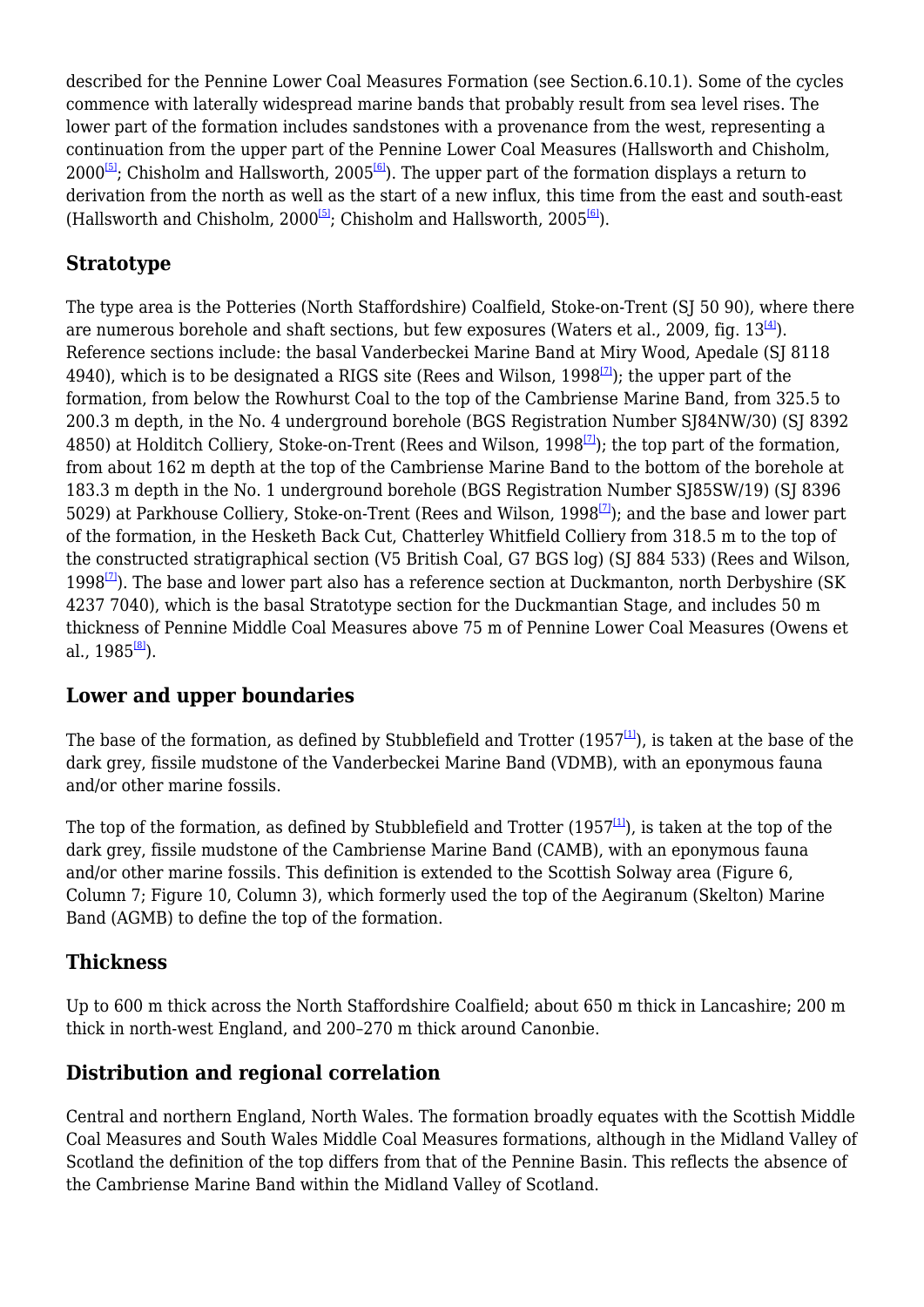## **Age and biostratigraphical characterisation**

Duckmantian to Bolsovian. The base of the formation is taken at the base of the Vanderbeckei Marine Band (VDMB), which marks the base of the Duckmantian Stage. The top is taken at the base of the Cambriense Marine Band (CAMB), which occurs within the Bolsovian Stage.

## **References**

- 1.  $\uparrow$   $\frac{1.0 \text{ } 1.1 \text{ } 1.2 \text{ } 1.1 \text{ } 1.2 \text{ } }$  $\frac{1.0 \text{ } 1.1 \text{ } 1.2 \text{ } 1.1 \text{ } 1.2 \text{ } }$  $\frac{1.0 \text{ } 1.1 \text{ } 1.2 \text{ } 1.1 \text{ } 1.2 \text{ } }$  $\frac{1.0 \text{ } 1.1 \text{ } 1.2 \text{ } 1.1 \text{ } 1.2 \text{ } }$  $\frac{1.0 \text{ } 1.1 \text{ } 1.2 \text{ } 1.1 \text{ } 1.2 \text{ } }$  $\frac{1.0 \text{ } 1.1 \text{ } 1.2 \text{ } 1.1 \text{ } 1.2 \text{ } }$  $\frac{1.0 \text{ } 1.1 \text{ } 1.2 \text{ } 1.1 \text{ } 1.2 \text{ } }$  Stubblefield, C I, and Trotter, F M.1957. Divisions of the Coal Measures on Geological Survey maps of England and Wales.*Bulletin of the Geological Survey of Great Britain*,No. 13,  $1-5.$
- 2. [↑](#page--1-0) Browne, M A E, Dean, M T, Hall, I H S, McAdam, A D, Monro, S K, and Chisholm, J I.1999.A lithostratigraphical framework for the Carboniferous rocks of the Midland Valley of Scotland.*British Geological Survey Research Report*, RR/99/07.
- 3. [↑](#page--1-0) Aitkenhead, N, Barclay, W J, Brandon, A, Chadwick, R A, Chisholm, J I, Cooper, A H, and Johnson, E W (editors).2002.*British regional geology: The Pennines and adjacent areas*. (Keyworth, Nottingham: British Geological Survey.)
- ↑ [4.0](#page--1-0) [4.1](#page--1-0) 4. Waters, C N, Waters, R A, Barclay, W J, and Davies, J R.2009.BGS Stratigraphical framework for Carboniferous successions of Southern Great Britain (Onshore).*British Geological Survey Research Report*, RR/09/01.
- 5.  $\uparrow$   $\frac{5.0 \text{ } 5.1 \text{ }}{2}$  $\frac{5.0 \text{ } 5.1 \text{ }}{2}$  $\frac{5.0 \text{ } 5.1 \text{ }}{2}$  $\frac{5.0 \text{ } 5.1 \text{ }}{2}$  $\frac{5.0 \text{ } 5.1 \text{ }}{2}$  Hallsworth, C R, and Chisholm, J I.2000.Stratigraphical evolution of provenance characteristics in Westphalian sandstones of the Yorkshire Coalfield.*Proceedings of the Yorkshire Geological Society*, Vol. 53, 43–72.
- 6.  $\uparrow \frac{6.0 \text{ } 6.1 \text{ } C}$  $\uparrow \frac{6.0 \text{ } 6.1 \text{ } C}$  $\uparrow \frac{6.0 \text{ } 6.1 \text{ } C}$  $\uparrow \frac{6.0 \text{ } 6.1 \text{ } C}$  $\uparrow \frac{6.0 \text{ } 6.1 \text{ } C}$  Chisholm, J I, and Hallsworth, C R.2005. Provenance of Upper Carboniferous sandstones in east Derbyshire: role of the Wales–Brabant High.*Proceedings of the Yorkshire Geological Society*, Vol. 55, 209–233.
- 7.  $\uparrow$  <sup>[7.0](#page--1-0) [7.1](#page--1-0) [7.2](#page--1-0) [7.3](#page--1-0)</sup> Rees, J G, and Wilson, A A.1998. Geology of the country around Stoke on Trent.*Memoir of the British Geological Survey*, Sheet 123 (England and Wales).
- 8. [↑](#page--1-0) Owens, B, Riley, N J, and Calver, M A.1985. Boundary stratotypes and new stage names for the lower and middle Westphalian sequences in Britain. *Compte Rendu - Dixieme congres international de stratigraphie et de geologie du Carbonifere*. Madrid, Spain. September 12–17, 1983.

#### Retrieved from

'[http://earthwise.bgs.ac.uk/index.php?title=Pennine\\_Middle\\_Coal\\_Measures\\_Formation&oldid=5293](http://earthwise.bgs.ac.uk/index.php?title=Pennine_Middle_Coal_Measures_Formation&oldid=52933)  $3'$ 

[Category](http://earthwise.bgs.ac.uk/index.php/Special:Categories):

[Carboniferous lithostratigraphical nomenclature](http://earthwise.bgs.ac.uk/index.php/Category:Carboniferous_lithostratigraphical_nomenclature)

## **Navigation menu**

## **Personal tools**

- Not logged in
- [Talk](http://earthwise.bgs.ac.uk/index.php/Special:MyTalk)
- [Contributions](http://earthwise.bgs.ac.uk/index.php/Special:MyContributions)
- [Log in](http://earthwise.bgs.ac.uk/index.php?title=Special:UserLogin&returnto=Pennine+Middle+Coal+Measures+Formation&returntoquery=action%3Dmpdf)
- [Request account](http://earthwise.bgs.ac.uk/index.php/Special:RequestAccount)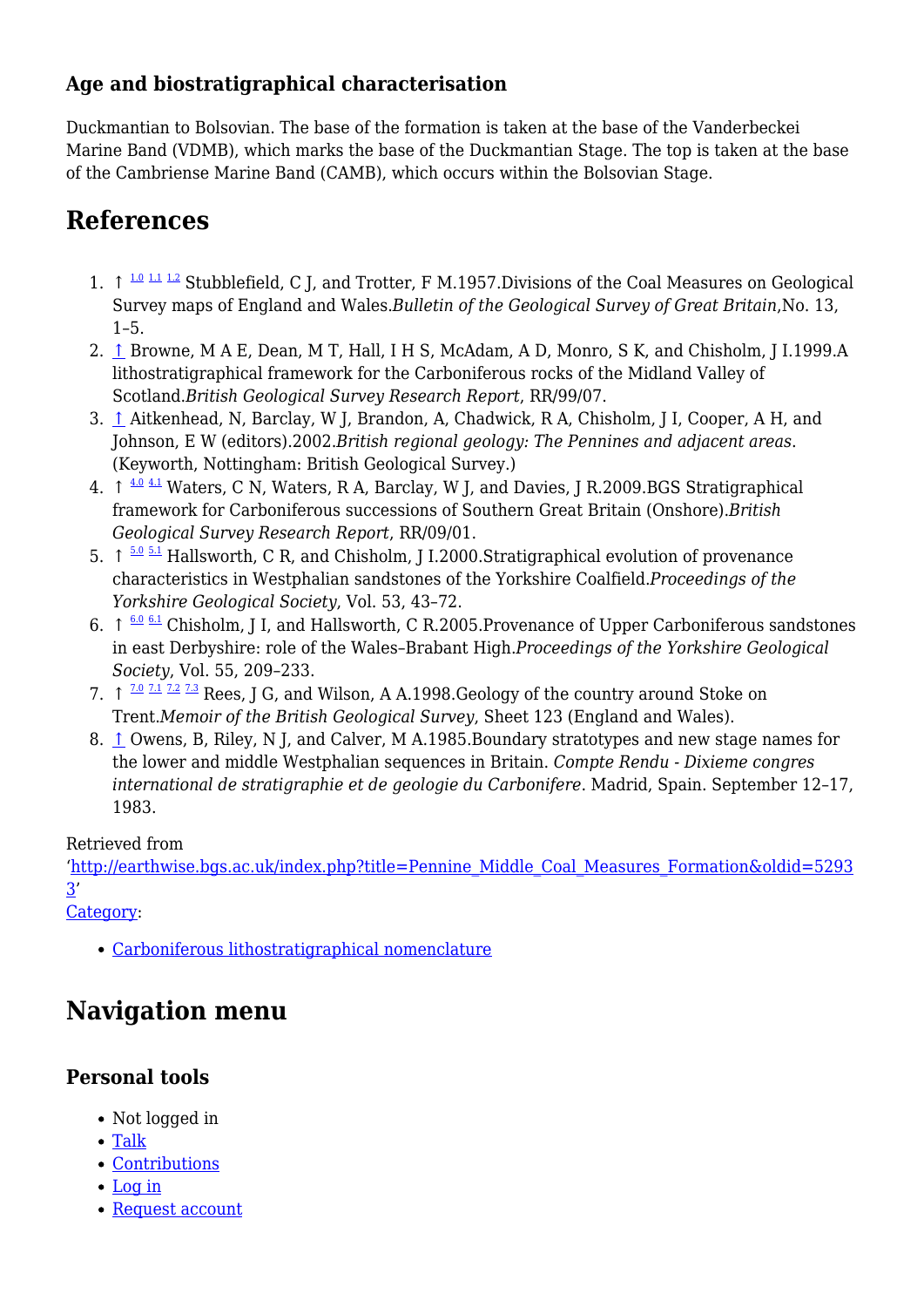### **Namespaces**

- [Page](http://earthwise.bgs.ac.uk/index.php/Pennine_Middle_Coal_Measures_Formation)
- [Discussion](http://earthwise.bgs.ac.uk/index.php?title=Talk:Pennine_Middle_Coal_Measures_Formation&action=edit&redlink=1)

 $\Box$ 

## **Variants**

### **Views**

- [Read](http://earthwise.bgs.ac.uk/index.php/Pennine_Middle_Coal_Measures_Formation)
- [Edit](http://earthwise.bgs.ac.uk/index.php?title=Pennine_Middle_Coal_Measures_Formation&action=edit)
- [View history](http://earthwise.bgs.ac.uk/index.php?title=Pennine_Middle_Coal_Measures_Formation&action=history)
- [PDF Export](http://earthwise.bgs.ac.uk/index.php?title=Pennine_Middle_Coal_Measures_Formation&action=mpdf)

 $\Box$ 

## **More**

## **Search**

Search Go

## **Navigation**

- [Main page](http://earthwise.bgs.ac.uk/index.php/Main_Page)
- [Recent changes](http://earthwise.bgs.ac.uk/index.php/Special:RecentChanges)
- [Random page](http://earthwise.bgs.ac.uk/index.php/Special:Random)
- [Help about MediaWiki](https://www.mediawiki.org/wiki/Special:MyLanguage/Help:Contents)

## **Tools**

- [What links here](http://earthwise.bgs.ac.uk/index.php/Special:WhatLinksHere/Pennine_Middle_Coal_Measures_Formation)
- [Related changes](http://earthwise.bgs.ac.uk/index.php/Special:RecentChangesLinked/Pennine_Middle_Coal_Measures_Formation)
- [Special pages](http://earthwise.bgs.ac.uk/index.php/Special:SpecialPages)
- [Permanent link](http://earthwise.bgs.ac.uk/index.php?title=Pennine_Middle_Coal_Measures_Formation&oldid=52933)
- [Page information](http://earthwise.bgs.ac.uk/index.php?title=Pennine_Middle_Coal_Measures_Formation&action=info)
- [Cite this page](http://earthwise.bgs.ac.uk/index.php?title=Special:CiteThisPage&page=Pennine_Middle_Coal_Measures_Formation&id=52933)
- [Browse properties](http://earthwise.bgs.ac.uk/index.php/Special:Browse/:Pennine-5FMiddle-5FCoal-5FMeasures-5FFormation)
- This page was last modified on 26 July 2021, at 15:54.
- [Privacy policy](http://earthwise.bgs.ac.uk/index.php/Earthwise:Privacy_policy)
- [About Earthwise](http://earthwise.bgs.ac.uk/index.php/Earthwise:About)
- [Disclaimers](http://earthwise.bgs.ac.uk/index.php/Earthwise:General_disclaimer)